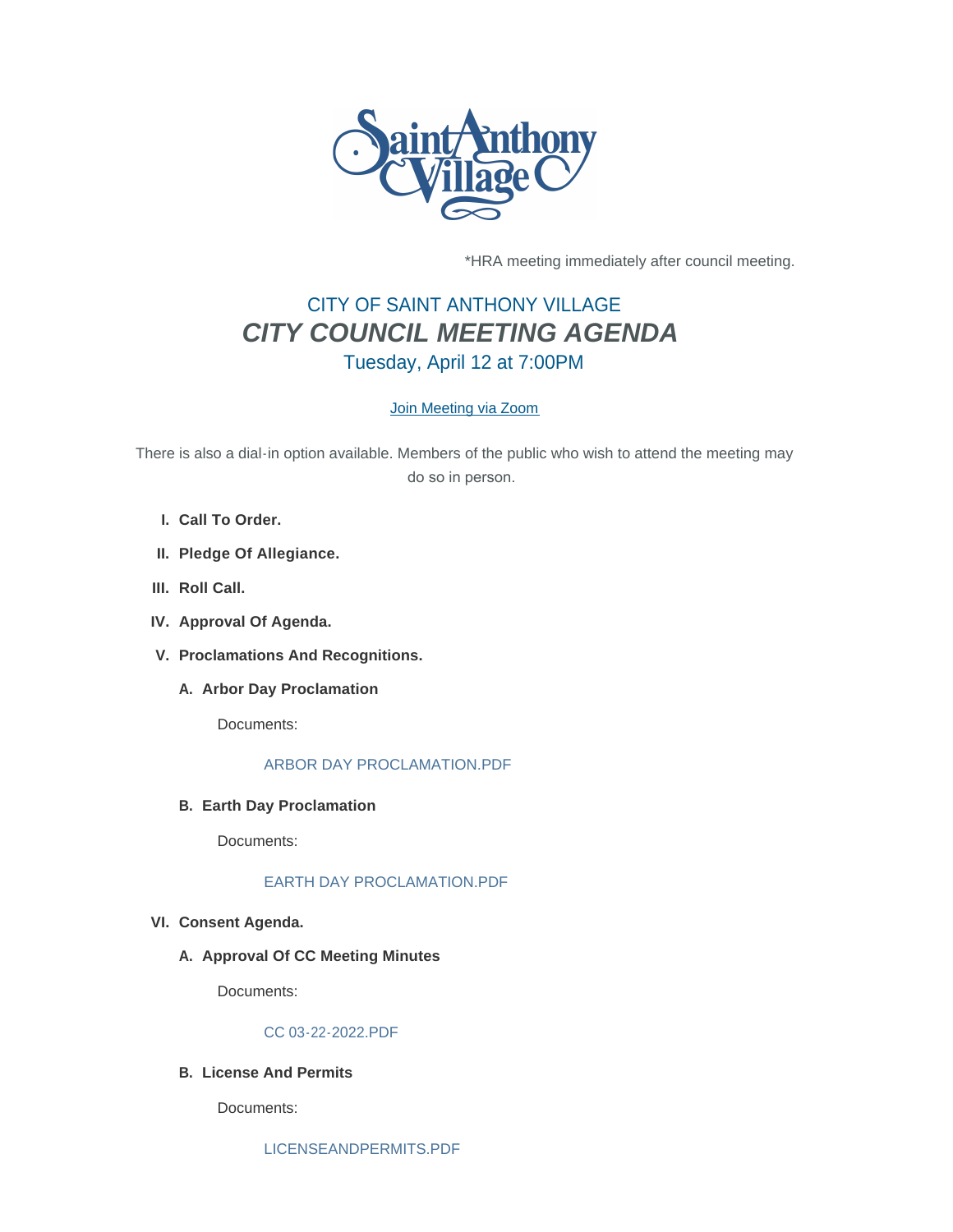## **Claims C.**

Documents:

[4-13-22.PDF](http://www.savmn.com/AgendaCenter/ViewFile/Item/852?fileID=6830)

**Resolution 22-031-Accepting 1st Quarter Donations And Grants D.**

Documents:

## [RESOLUTION 22-031.PDF](http://www.savmn.com/AgendaCenter/ViewFile/Item/862?fileID=6820)

**Resolution 22-032- Regarding Renewal Of Municipal Insurance Coverage And E. The Non Waiver Of Tort Liability Limits For The League Of Minnesota Cities Insurance Program**

Documents:

## [LMC LIABILITY COVERAGE WAIVER FORM.PDF](http://www.savmn.com/AgendaCenter/ViewFile/Item/856?fileID=6804) [RESOLUTION 22-032.PDF](http://www.savmn.com/AgendaCenter/ViewFile/Item/856?fileID=6821)

- **Public Hearing. VII.**
- **Reports From Commission And Staff. VIII.**
	- **Resolution 22-036- Approving A Request For A Conditional Use Permit For A A. Fence Exceeding The Required 6 Foot Height Maximum In The Front Yard Setback Area At 2812 27th Ave NE In The "C" Commercial Zoning District** Steve Grittman, City Planner, presenting.

Documents:

[COVER MEMO.PDF](http://www.savmn.com/AgendaCenter/ViewFile/Item/881?fileID=6837) [APPLICATION.PDF](http://www.savmn.com/AgendaCenter/ViewFile/Item/881?fileID=6838) [BLVD AUTO FENCE CUP 60 DAY LETTER NOT IN PACKET.PDF](http://www.savmn.com/AgendaCenter/ViewFile/Item/881?fileID=6839) [PUBLIC HEARING NOTICE CUP 2812 27TH AVE.PDF](http://www.savmn.com/AgendaCenter/ViewFile/Item/881?fileID=6840) [RESOLUTION 22-036.PDF](http://www.savmn.com/AgendaCenter/ViewFile/Item/881?fileID=6841)

- **General Business Of Council. IX.**
	- **Resolution 22-033- Providing For The Sale Of \$2,390,000 General Obligation A. Bonds Series, 2022A**

Stacie Kvilvang, Senior Municipal Advisor at Ehlers Public Finance Advisors, presenting.

Documents:

[PRESALE REPORT 2022A.PDF](http://www.savmn.com/AgendaCenter/ViewFile/Item/854?fileID=6800) [RESOLUTION 22-033.PDF](http://www.savmn.com/AgendaCenter/ViewFile/Item/854?fileID=6822)

**Resolution 22-034- Approving The Use Of Central Park Parking Lots, Community B. Center Gymnasium And City Hall Atrium For A Special Event Bike And Transportation Expo On May 14, 2022**

Charlie Yunker, City Manager, presenting.

Documents: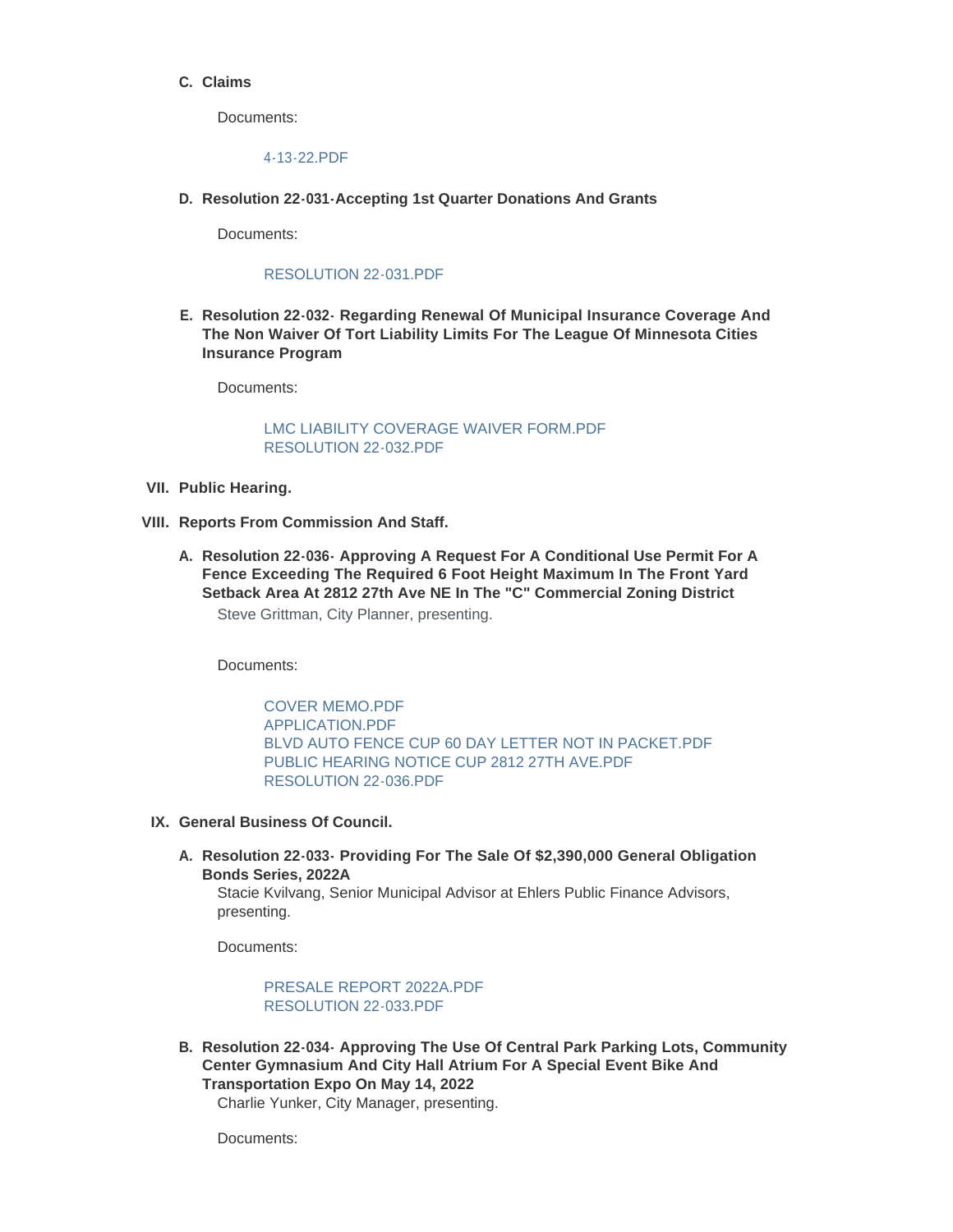[COVER MEMO.PDF](http://www.savmn.com/AgendaCenter/ViewFile/Item/857?fileID=6825) [APPLICATION.PDF](http://www.savmn.com/AgendaCenter/ViewFile/Item/857?fileID=6805) [RESOLUTION 22-034.PDF](http://www.savmn.com/AgendaCenter/ViewFile/Item/857?fileID=6824)

**Resolution 22-035- Approving The Use Of The Community Center Parking Lot For C. A Special Event Car Wash On May 7, 2022**

Documents:

[COVER MEMO.PDF](http://www.savmn.com/AgendaCenter/ViewFile/Item/861?fileID=6826) [APPLICATION.PDF](http://www.savmn.com/AgendaCenter/ViewFile/Item/861?fileID=6827) [RESOLUTION 22-035.PDF](http://www.savmn.com/AgendaCenter/ViewFile/Item/861?fileID=6828)

**Fire Department Annual Report D.** Mark Sitarz, Fire Chief, presenting.

Documents:

#### [2021 ANNUAL REPORT.PDF](http://www.savmn.com/AgendaCenter/ViewFile/Item/879?fileID=6836)

**Quarterly Goals Update E.** Charlie Yunker, City Manager, presenting.

Documents:

#### [2022 GOALS CHART.PDF](http://www.savmn.com/AgendaCenter/ViewFile/Item/878?fileID=6835)

- **Reports From City Manager And Council Members. X.**
- **Community Forum XI.**

Individuals may address the City Council about any City business item not included on the regular agenda. Speakers are requested to come to the podium, sign their name and address on the form at the podium, state their name and address for the Clerk's record, and limit their remarks to five minutes. Generally, the City Council will not take official action on items discussed at this time, but may typically refer the matter to staff for a future report or direct the matter to be scheduled on an upcoming agenda.

#### **Information And Announcements. XII.**

#### **Future Agenda Items A.**

Next Meeting: April 26, 2022

Documents:

# [FUTURE AGENDA ITEMS.PDF](http://www.savmn.com/AgendaCenter/ViewFile/Item/880?fileID=6834)

#### **Adjournment XIII.**

If you would like to request special accommodations or alternative formats, please contact the City Clerk at 612-782-3313 or email [city@savmn.com](mailto:city@savmn.com). People who are deaf or hard of hearing can contact us by using 711 Relay.